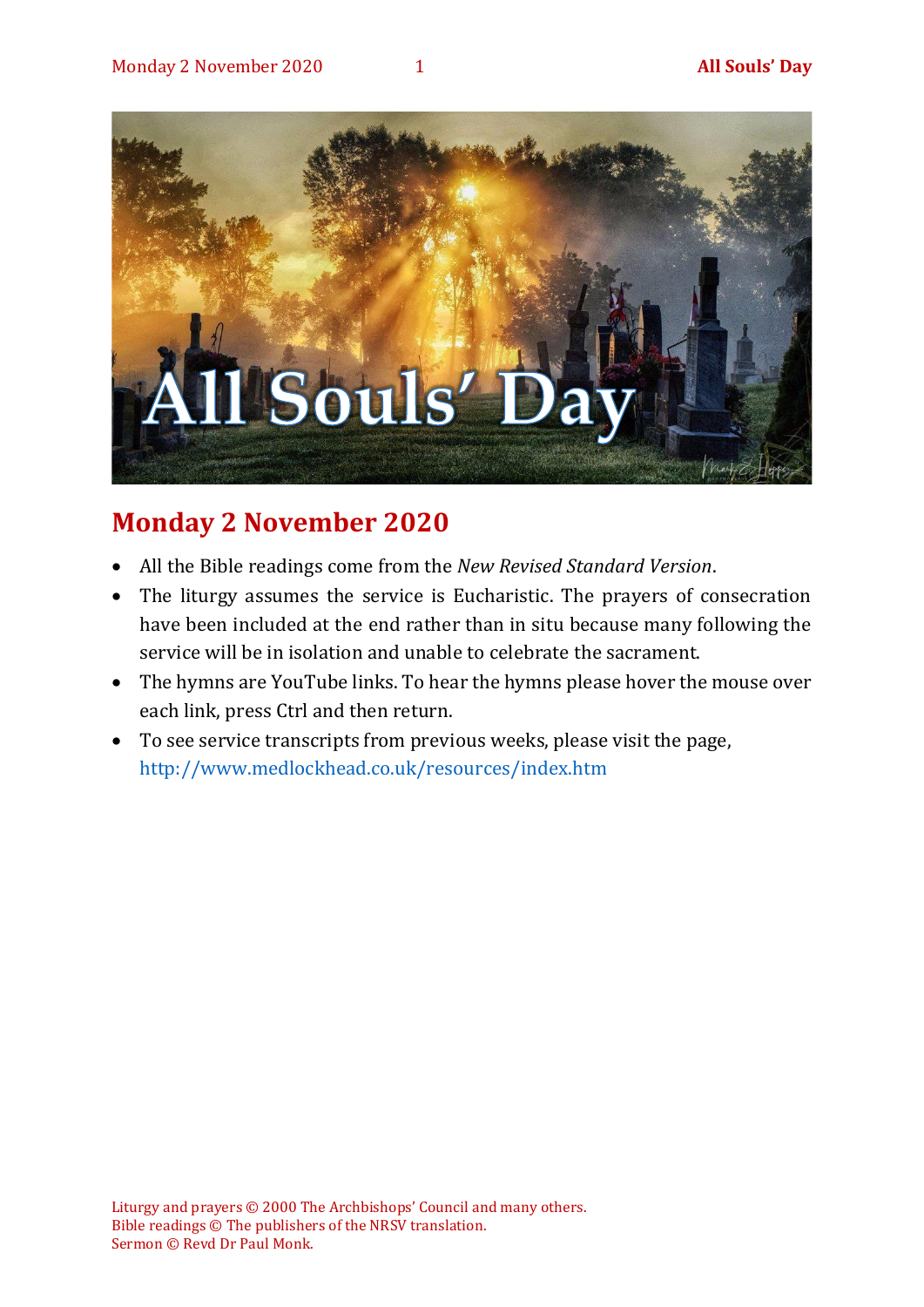# **The Gathering**

We meet to remember our loved ones who have died in Christ, and to comfort one another in our sadness

In the name of Christ, who died and was raised by the glory of the Father, we welcome you: grace, mercy and peace be with you.

All **And also with you** 

I have set the Lord always before me

All **He is at my right hand, and I shall not fall.**

Show us your mercy, O Lord

All **and grant us your salvation.**

For with you is the well of life

All **and in your light shall we see light.**

Hymn 1 **[Amazing grace!](https://www.youtube.com/watch?v=CDdvReNKKuk)** (please click on this link to hear the hymn)

# **Acclamation**

Eternal God, our maker and redeemer, grant us, with all the faithful departed, the sure benefits of your Son's saving passion and glorious resurrection that, in the last day, when you gather up all things in Christ, we may with them enjoy the fullness of your promises; through Jesus Christ your Son our Lord, who is alive and reigns with you in the unity of the Holy Spirit, one God, now and forever.

All **Amen.**

# **The Liturgy of the Word**

A reading from the Bible: Wisdom 3:1–9

The souls of the righteous are in the hand of God, and no torment will ever touch them.

In the eyes of the foolish they seemed to have died, and their departure was thought to be a disaster, and their going from us to be their destruction; but they are at peace. For though in the sight of others they were punished, their hope is full of immortality. Having been disciplined a little, they will receive great good,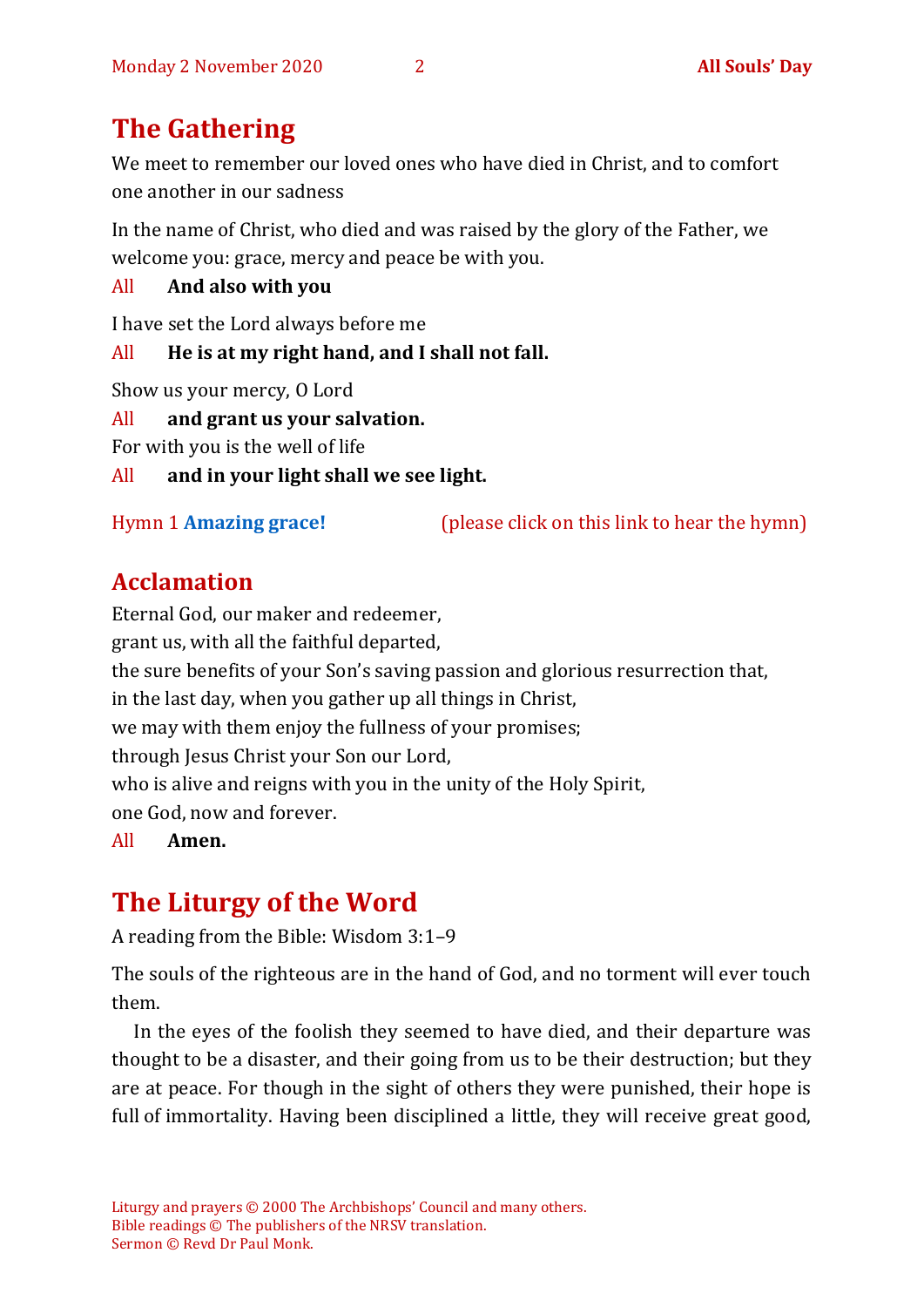because God tested them and found them worthy of himself; like gold in the furnace he tried them, and like a sacrificial burnt-offering he accepted them. In the time of their visitation they will shine forth, and will run like sparks through the stubble. They will govern nations and rule over peoples, and the Lord will reign over them for ever. Those who trust in him will understand truth, and the faithful will abide with him in love, because grace and mercy are upon his holy ones, and he watches over his elect.

This is the word of the Lord

#### All **Thanks be to God**

#### Hymn 2 **[The King of Love my Shepherd](https://www.youtube.com/watch?v=b3GFVW6m9Qo) is** (click on this link to hear the hymn)

A second reading from the Bible: John 20:1–9

Early on the first day of the week, while it was still dark, Mary Magdalene came to the tomb and saw that the stone had been removed from the tomb. So she ran and went to Simon Peter and the other disciple, the one whom Jesus loved, and said to them, 'They have taken the Lord out of the tomb, and we do not know where they have laid him.'

Then Peter and the other disciple set out and went towards the tomb. The two were running together, but the other disciple outran Peter and reached the tomb first. He bent down to look in and saw the linen wrappings lying there, but he did not go in. Then Simon Peter came, following him, and went into the tomb. He saw the linen wrappings lying there, and the cloth that had been on Jesus' head, not lying with the linen wrappings but rolled up in a place by itself.

Then the other disciple, who reached the tomb first, also went in, and he saw and believed; for as yet they did not understand the scripture, that he must rise from the dead.

This is the word of the Lord

#### All **Thanks be to God**

#### **Sermon**

We are all here, all of us, for much the same reason: we've suffered the loss of someone we loved very dearly. Someone special has died. Although we frequently look for them, think of phoning them, want to speak to them, hug them, kiss them, buy them presents, they are no longer here. They have died.

Christians believe the Bible was inspired by God. So, through its ancient pages, God himself seeks to communicate with us if we will listen with the spiritual side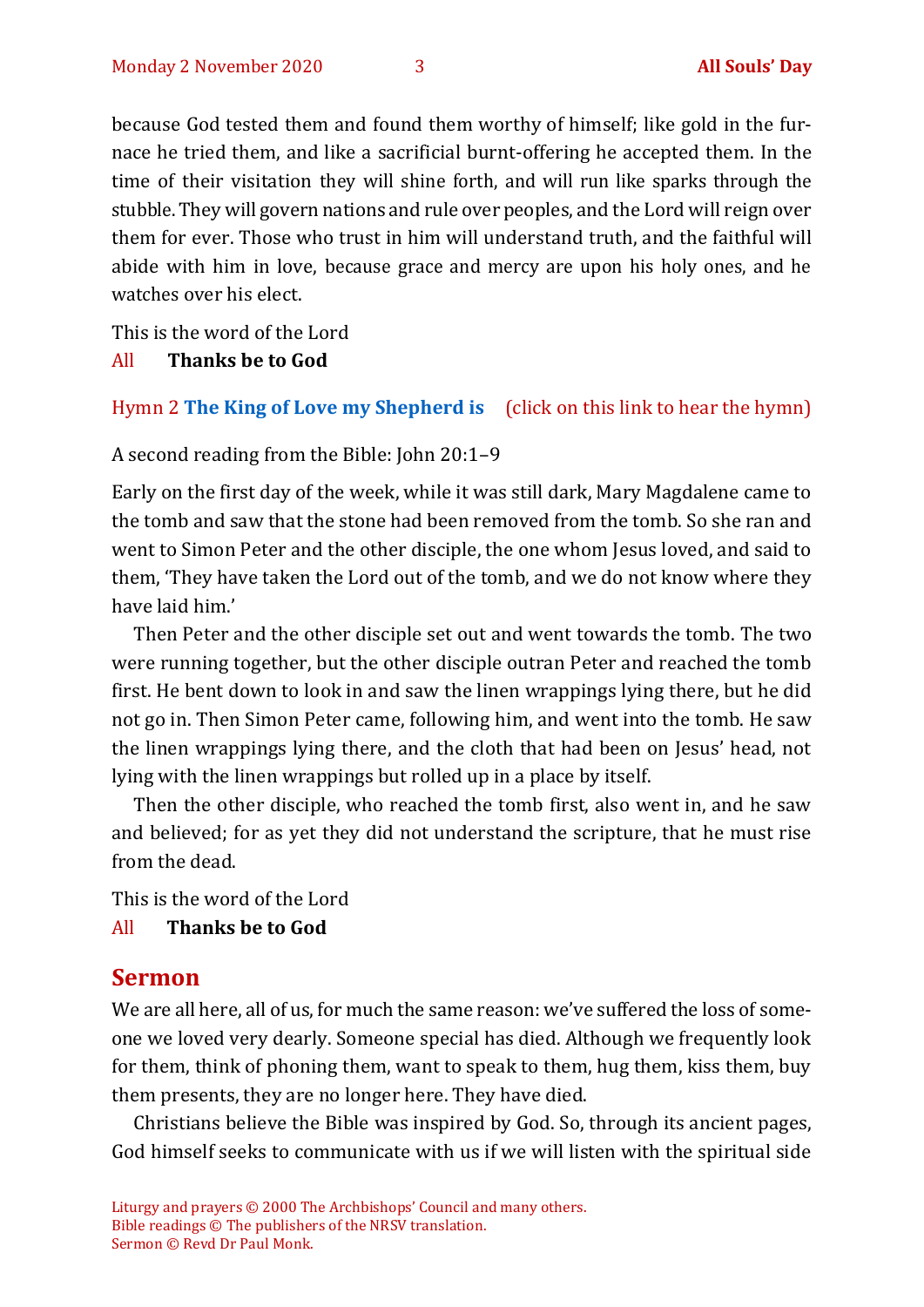of our nature. So what is he saying to us through these Bible readings today? I'll concentrate on the end of the first reading: 'Those who trust in him will understand truth, and the faithful will abide with him in love, because grace and mercy are upon his holy ones, and he watches over his elect.'

**Firstly**, it's clear this God is neither remote nor uncaring. Rather, the Christian God always speaks of himself as a loving Father with us as his beloved children. It's a common theme in the Bible: Jesus himself, when asked to teach his disciples how to communicate with God — how to pray – started his most famous prayer with the words, 'Our Father ...' It's important to note that he speaks as a *good* Father, the best sort of Father, the sort of Father who comforts a child in times of ghastly pain and anger, distraught grief and confusion. God wants us to know that he is here just like the best loving parent embracing a child, saying in effect, 'Don't worry *because* I'm here.' At this time of remembering a loved one, God intends that we too find in his presence a profound comfort. As it says at the end of today's first reading, 'the faithful will abide with him in love.'

**Secondly**, that first reading from the Bible says that while the mortal part of a person has ceased to live, their soul lives on. This means their most important part, the reason they were the loved person we cherish now, is still alive. At the time of Jesus, most people thought that after death a human soul lived in a strange dank limbo, waiting for release at some later time when God intervened in human history. Jesus made it his business to rewrite the entire laws of belief. *He* taught that souls live after death in order to rejoice in a real and beautiful relationship with God. No longer will their experience of God have to filter through fallible human flesh. God says this to us at the end of that first reading: 'He watches over, protects and nurtures, the souls of the elect.'

But even this truth pales into nothing for, **thirdly**, the souls of those we love will no longer have those 'what if' moments. Never again will they lie awake at night wondering what's the point of human existence, or why suffering happens, or why this, or what about that. A human soul in the presence of God will see God in his majestic simplicity and, having seen him as he truly is, will understand why they first came to earth as a human, why they met us their loved ones. In short, they will understand the entire jigsaw of faith because they will have all its component pieces. They will know. Again, to quote from the end of that first Bible reading, 'Those who trust in God will understand truth, because grace and mercy are upon his holy ones.'

Well, we're here because we miss wonderful people who have meant so very, very much to us, but have died. Into the pain of our separation, God speaks through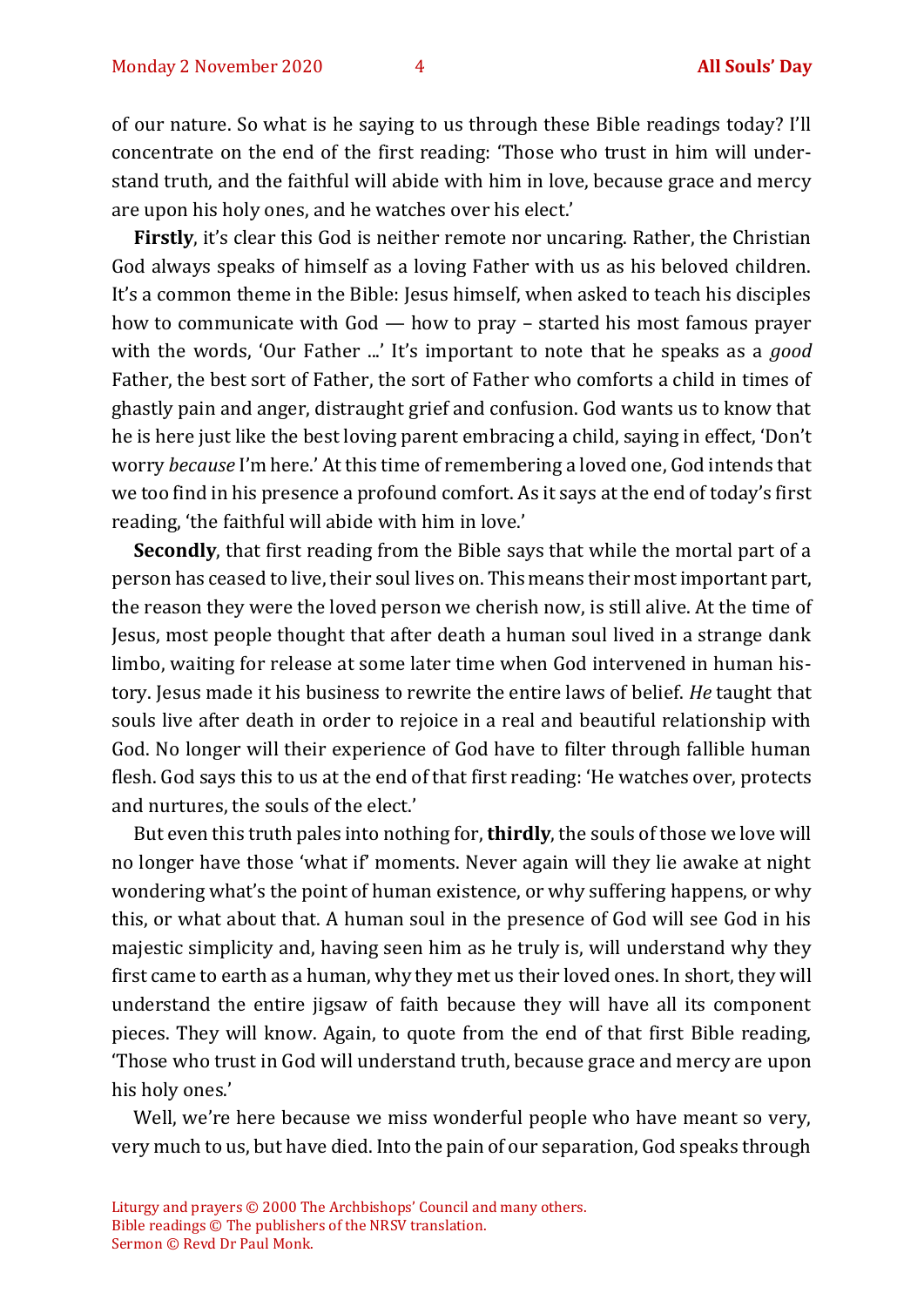the pages of the Bible, ancient yet still relevant, saying don't worry: God loves us and cares for us and those we love. God loves the souls of his children so much that, when they die, they can spend eternity with him. And, in the presence of God, God will share everything with them.

Hymn 3 **[O God, our help in ages past](https://www.youtube.com/watch?v=ZjdmLstpNGE)** (please click on this link to hear the hymn)

## **The Prayers**

Almighty God, you have knit your chosen people together in one communion, in the mystical body of your Son, Jesus Christ our Lord. Give to your whole Church in heaven and on earth your light and your peace.

Grant that all who have been baptised into Christ's death and resurrection may die to sin and rise to newness of life, and that through the grave and gate of death we may pass with him to our joyful resurrection.

Lord, hear us

#### All **Lord, graciously hear us**

Grant to us who are still in our pilgrimage, and who walk as yet by faith, that your Holy Spirit may lead us in holiness and righteousness all our days.

Lord, hear us

#### All **Lord, graciously hear us**

Grant to your faithful people pardon and peace, that we may be cleansed from all our sins and serve you with a quiet mind.

Lord, hear us

### All **Lord, graciously hear us**

Grant to all who mourn a sure confidence in your loving care, that casting all their sorrow on you, they may know the consolation of your love.

Lord, hear us

### All **Lord, graciously hear us**

May we have strength to meet the days ahead in the joyful expectation of eternal life with those we love.

Lord, hear us

#### All **Lord, graciously hear us**

Help us, we pray, in the midst of things we cannot understand, to believe and trust in the communion of saints, the forgiveness of sins, and the resurrection to life everlasting.

Lord, hear us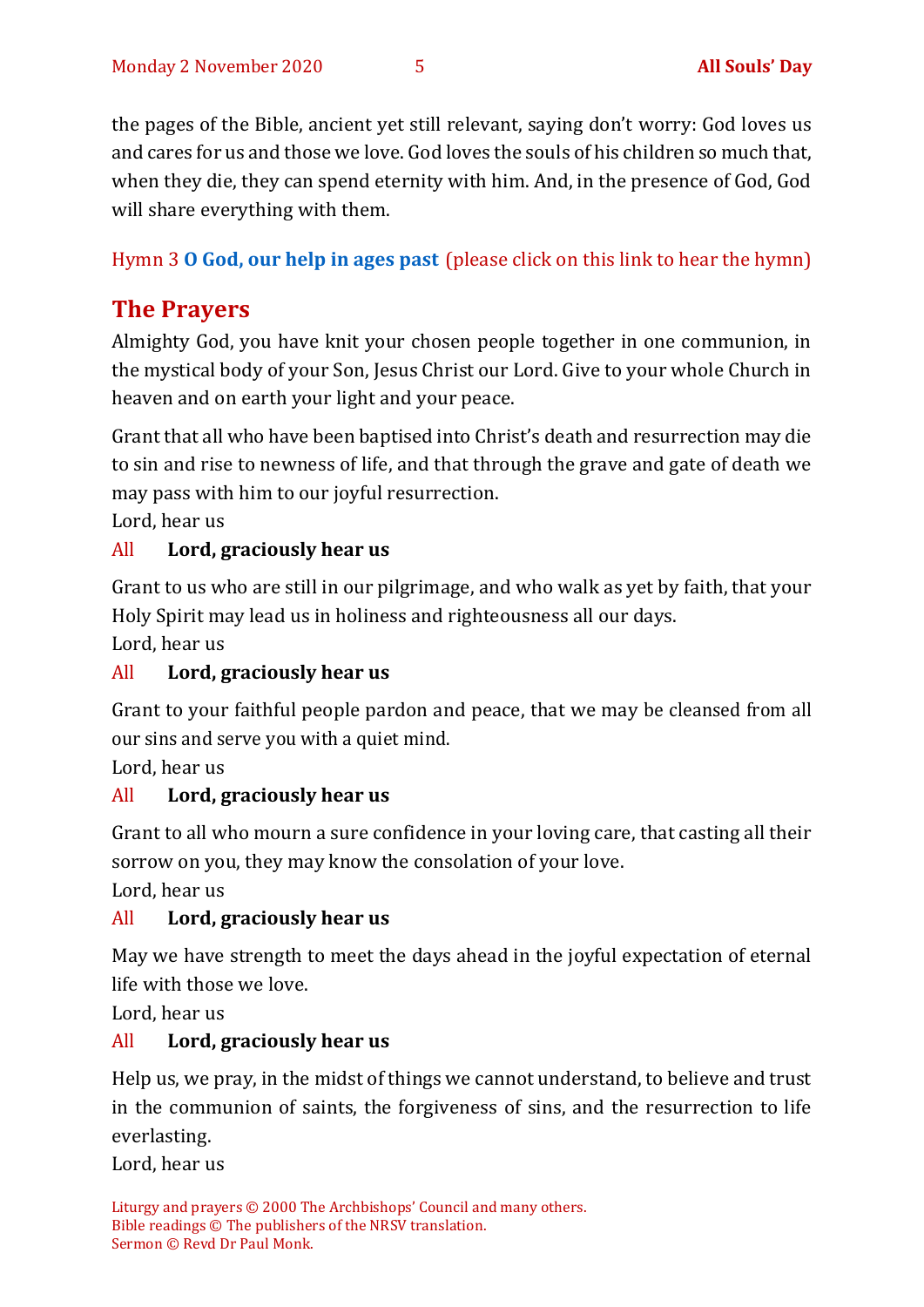#### All **Lord, graciously hear us**

Grant us the grace to entrust those whom we remember to your never-failing love which sustained them in this life. Enfold them in the arms of your mercy and remember them according to the favour you bear for your people.

Lord, hear us

#### All **Lord, graciously hear us**

We gather together these prayers, using the words that Jesus himself taught us:

**Our Father, who art in heaven, hallowed be thy Name, thy kingdom come, thy will be done, on earth as it is in heaven. Give us this day our daily bread. And forgive us our trespasses, as we forgive those who trespass against us. And lead us not into temptation, but deliver us from evil. For thine is the kingdom, the power and the glory, for ever and ever.** 

**Amen.**

Lord Christ our Redeemer, in the day of your coming raise us up, and set us at your right hand in the day when your greatness shall appear.

Keep the living by your grace and give resurrection to the dead.

We ask this in your name,

O Lord, our resurrection and our life.

All **Amen.**

## **The Commemoration**

You, Christ, are the King of glory,

#### All **the eternal Son of the Father.**

You overcame the sting of death

#### All **and opened the kingdom of heaven to all believers.**

Liturgy and prayers © 2000 The Archbishops' Council and many others. Bible readings © The publishers of the NRSV translation. Sermon © Revd Dr Paul Monk.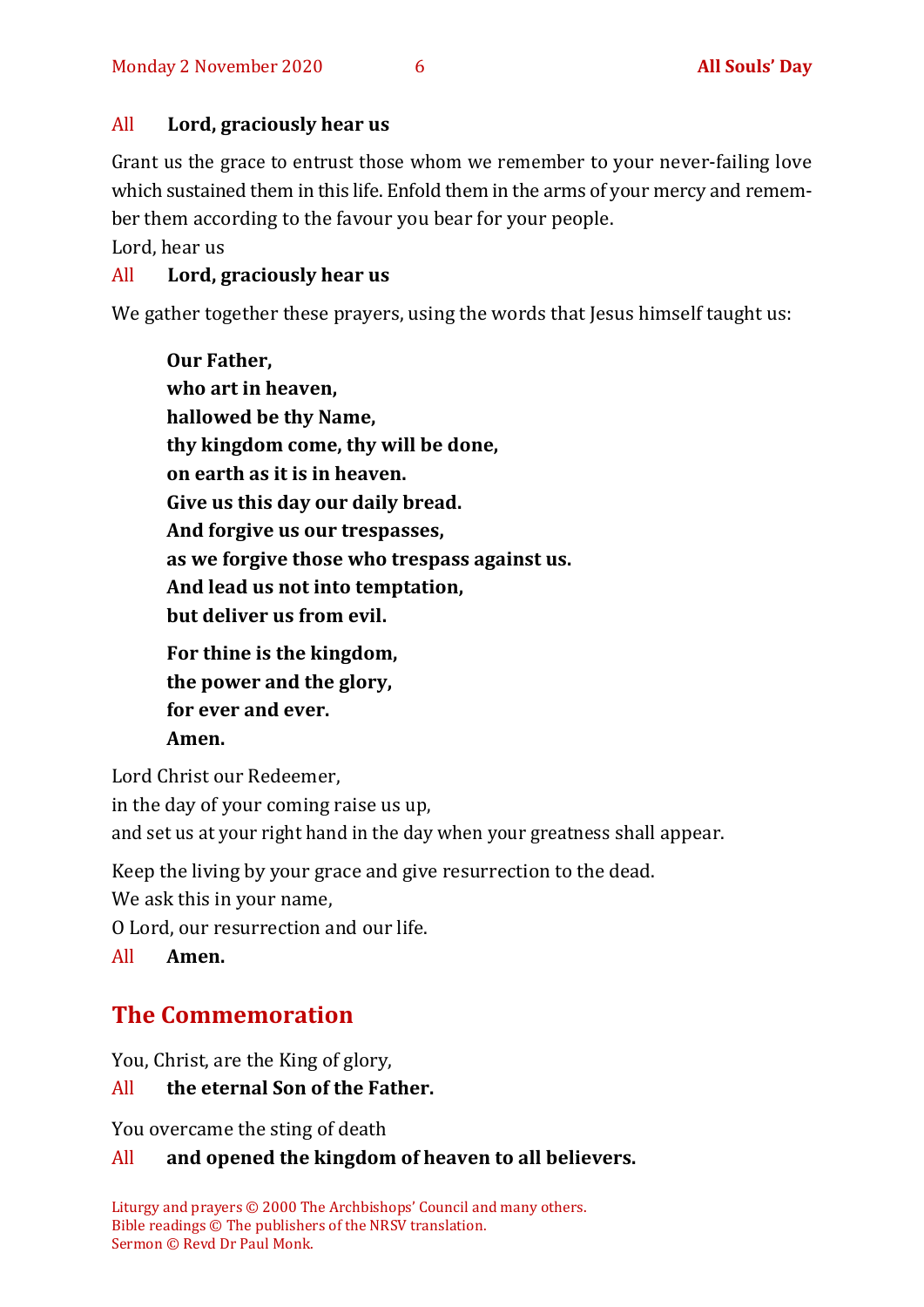You are seated at God's right hand in glory.

All **We believe that you will come to be our judge, Come then, Lord, and help your people, bought with the price of your own blood; and bring us with your saints to glory everlasting.**

The names of our loved ones are read aloud in four batches during the following litany of prayers and Bible verses. Candles are lit.

I am the resurrection, and the life, says the Lord; those who believe in me, even though they die, will live, and everyone who lives and believes in me will never die.

*(pause)*

We remember: **Group A**

Almighty God, Father of all mercies and giver of all comfort, deal graciously we pray, with those who mourn, that casting all their care on you, they may know the consolation of your love.

I am convinced that neither death, nor life, nor angels, nor rulers, nor things present, nor things to come, nor powers, nor height, nor depth, nor anything else in all creation, will be able to separate us from the love of God in Christ Jesus our Lord.

#### *(pause)*

#### We remember: **Group B**

Risen Lord Jesus, draw near to us as we walk the lonely road. Pierce our weary sorrow and gladden our heavy hearts as you go with us, and bring us in the end to your heavenly table.

The eternal God is our refuge, and underneath are the everlasting arms.

#### *(pause)*

#### We remember: **Group C**

Be present, Spirit of the living God, and renew us in our pain and grief; so that we, who are wearied by the changes and chances of this fleeting world, may rest on your eternal changelessness.

The Lamb who is seated at the throne will be their shepherd and will lead them to springs of living water; and God will wipe away all tears from their eyes.

*(pause)*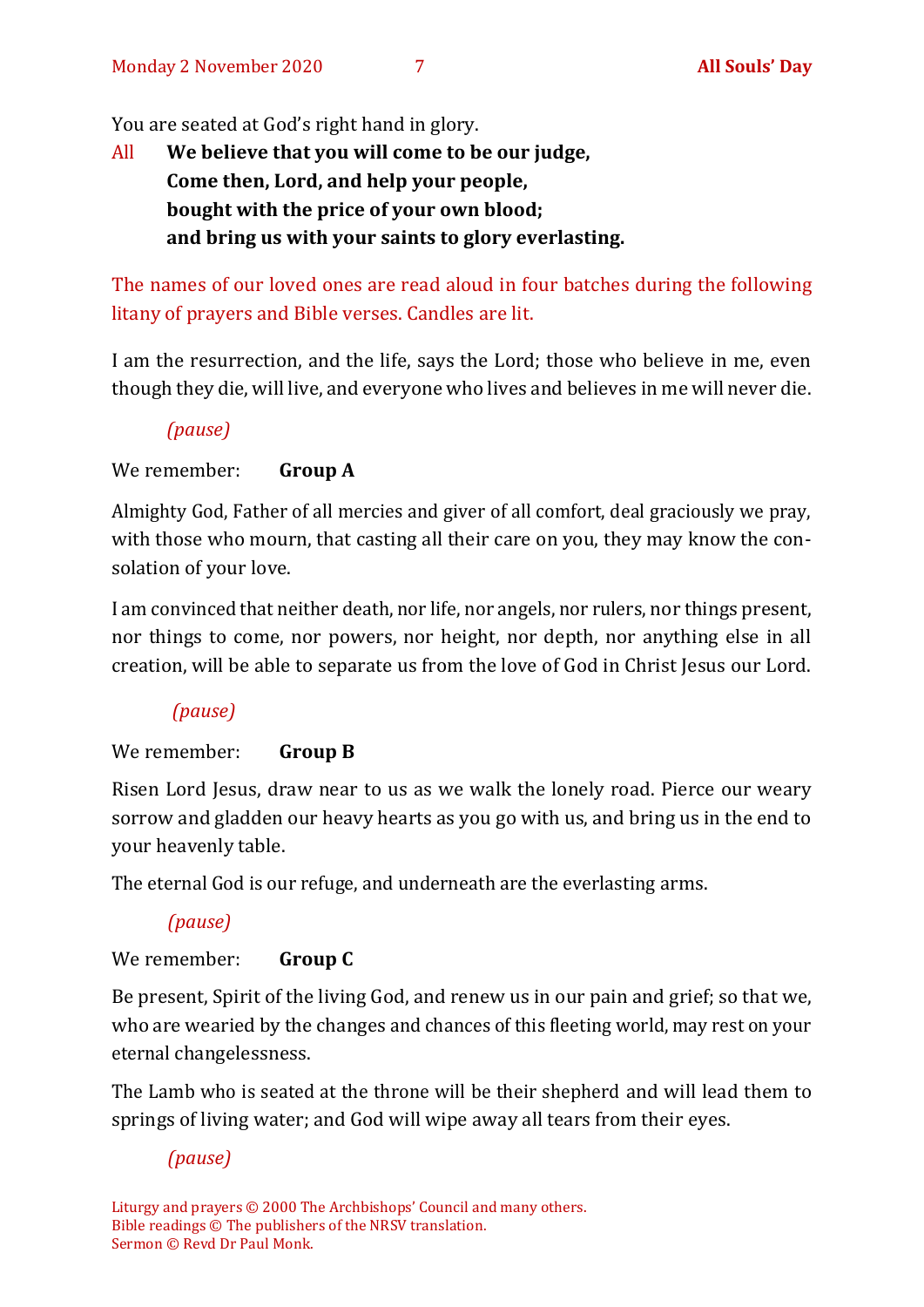#### We remember: **Group D**

and all those whom we remember today in the silence of our hearts.

#### *(pause)*

Give rest, O Christ, to your servant with the saints: where sorrow and pain are no more, neither sighing, but life everlasting. You only are immortal, the creator and maker of all: and we are mortal, formed from the dust of the earth, and unto earth shall we return. For so you ordained when you created us, saying: 'Dust you are and to dust you shall return.' All of us go down to the dust, yet weeping at the grave, we make our song: Alleluia, alleluia, alleluia.

Hymn 4 : **[The day thou gavest](https://www.youtube.com/watch?v=eeC6M_RD3oE)** (please click on this link to hear the hymn)

Let us pray, as we say together:

All **Hear us, O merciful Father, as we remember in love those whom we have placed in your hands. Acknowledge, we pray, the sheep of your own fold, lambs of your own flock, sinners of your own redeeming. Enfold them in the arms of your mercy, in the blessèd rest of everlasting peace, and in the glorious company of the saints of light. Amen.**

Hymn 5 **[The Nunc Dimittis](https://www.youtube.com/watch?v=RqpIN73xjow)** (please click on this link to hear the hymn)

Loving heavenly Father, may the death and resurrection of Christ, which we have celebrated in this service, bring us, with the faithful departed, into the peace of your eternal home. We ask this in the name of Jesus Christ, our rock and our salvation, to whom be glory for time and for eternity. All **Amen.**

The eternal God is your dwelling place, and underneath are the everlasting arms.

#### All **Blessed is the Lord, our strength and our salvation!**